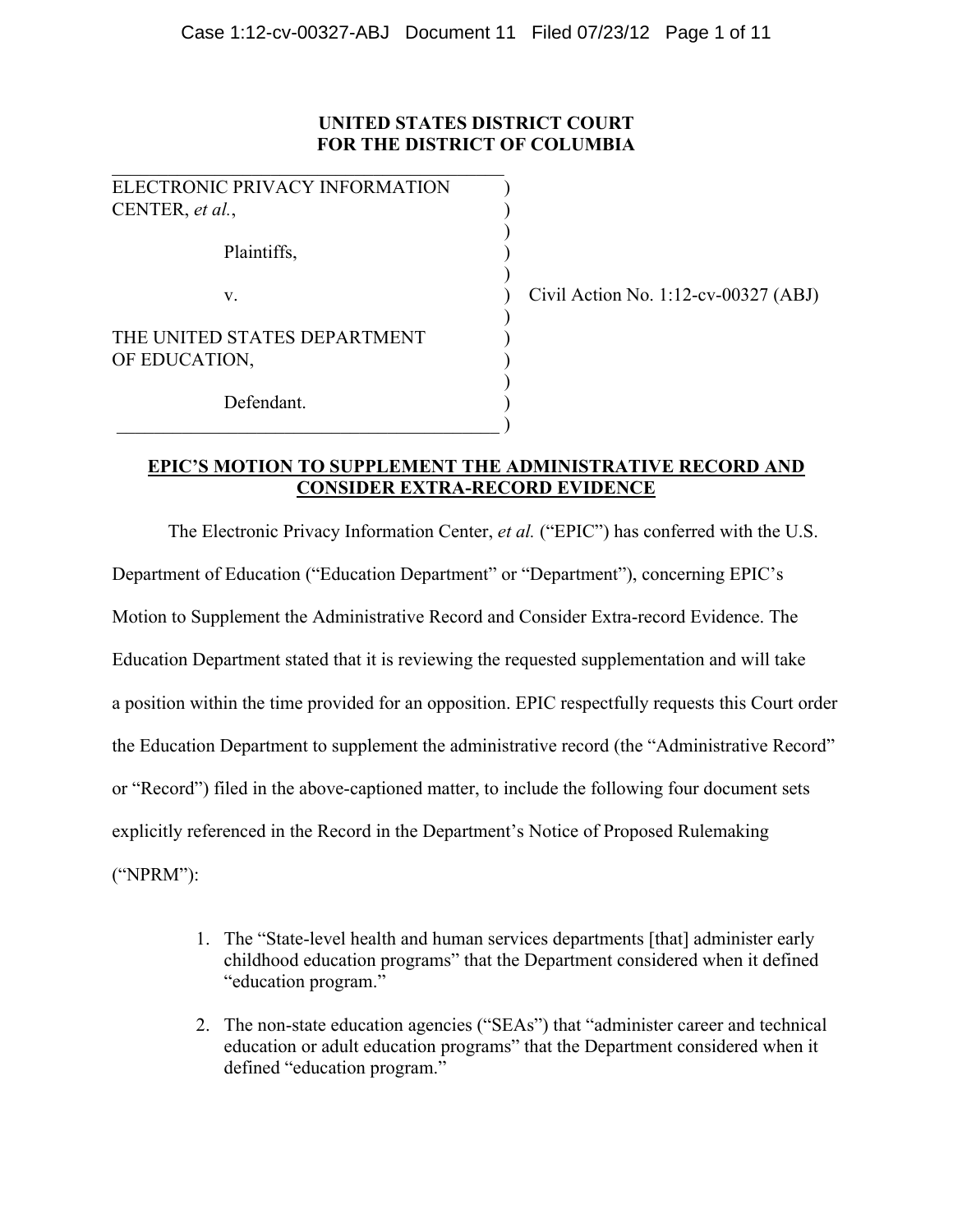- 3. The "educational agencies and institutions, especially school districts, [that] require students to wear and openly display a student ID badge that contains indentifying information . . .when the student is on school property or participates in extracurricular activities" that the Department considered when it amended its definition of "directory information."
- 4. Correspondence received by the Education Department before April 8, 2011, regarding "the mandatory public display of identifying information on a student ID" and whether the mandatory display "violates the [Family Educational Rights and Privacy Act ("FERPA")] rights of parents and eligible students who have opted out of directory information disclosures."

Additionally, EPIC respectfully requests this Court consider extra-record evidence in

possession of the Education Department, to include the following three documents and/or

document sets:

- A. Frequently Asked Questions—Cloud Computing, U.S. Department of Education's Privacy Technical Assistance Center ("PTAC"), *available at* http://www2.ed.gov/policy/gen/guid/ptac/pdf/cloud-computing.pdf ("Cloud Computing FAQ")
- B. Approved education programs, pursuant to the newly created definition of "education program."
- C. Pursuant to 34 CFR § 99.35, any written disclosure agreements dated after January 3, 2012 between the Secretary of Education and its "authorized representatives."

This Motion is supported by the following Memorandum of Points and Authorities and Exhibit

attached thereto.

 $\overline{a}$ 

Dated: July 23, 2012 Respectfully submitted,

By:  $\Box$ Marc Rotenberg, Esquire (DC Bar # 422825) Khaliah Barnes\* ELECTRONIC PRIVACY INFORMATION **CENTER** 1718 Connecticut Avenue, N.W., Suite 200 Washington, DC 20009 (202) 483-1140 (telephone)

<sup>\*</sup> Ms. Barnes is a member of the bar of the State of Maryland.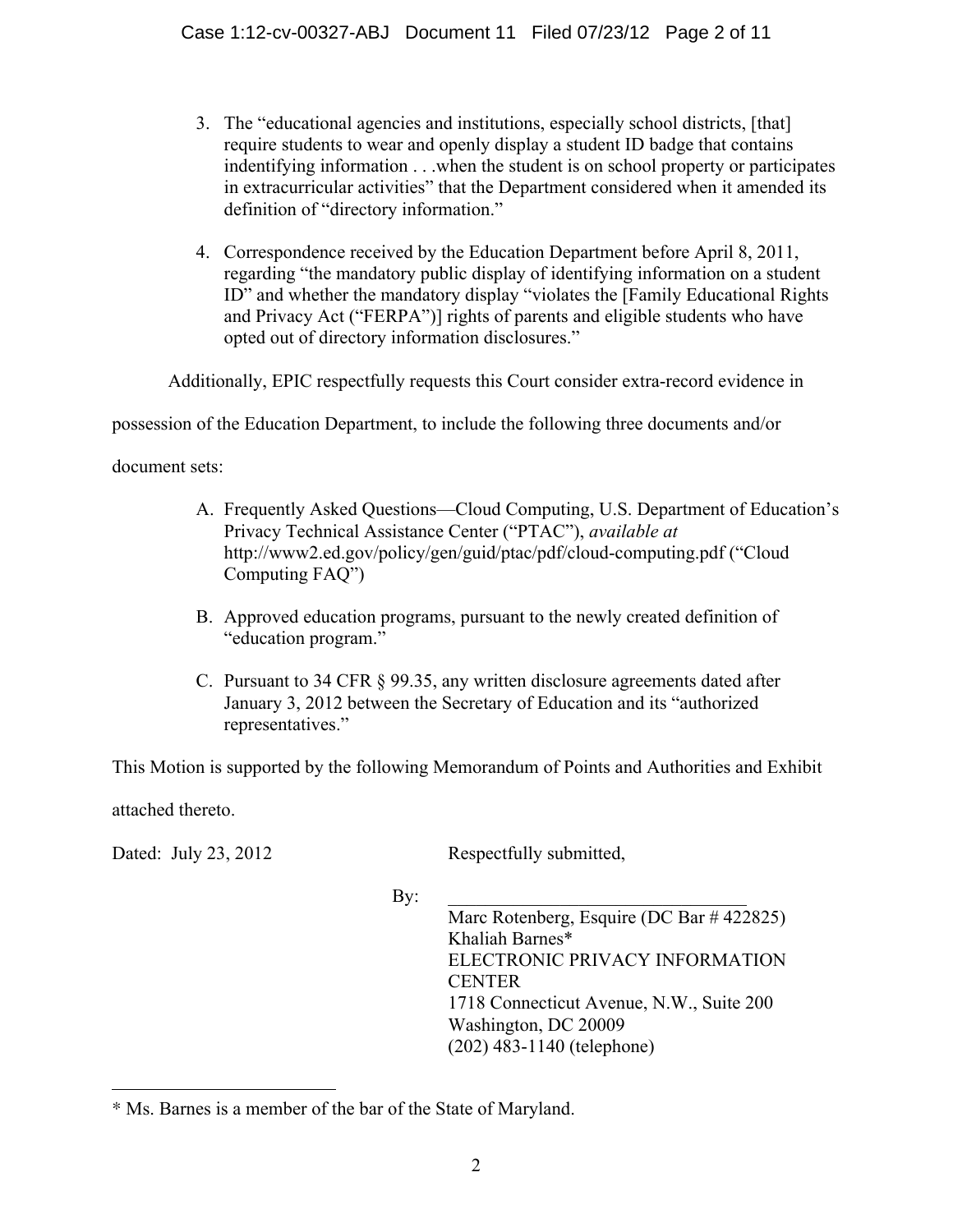(202) 483-1248 (facsimile) *Counsel for Plaintiffs*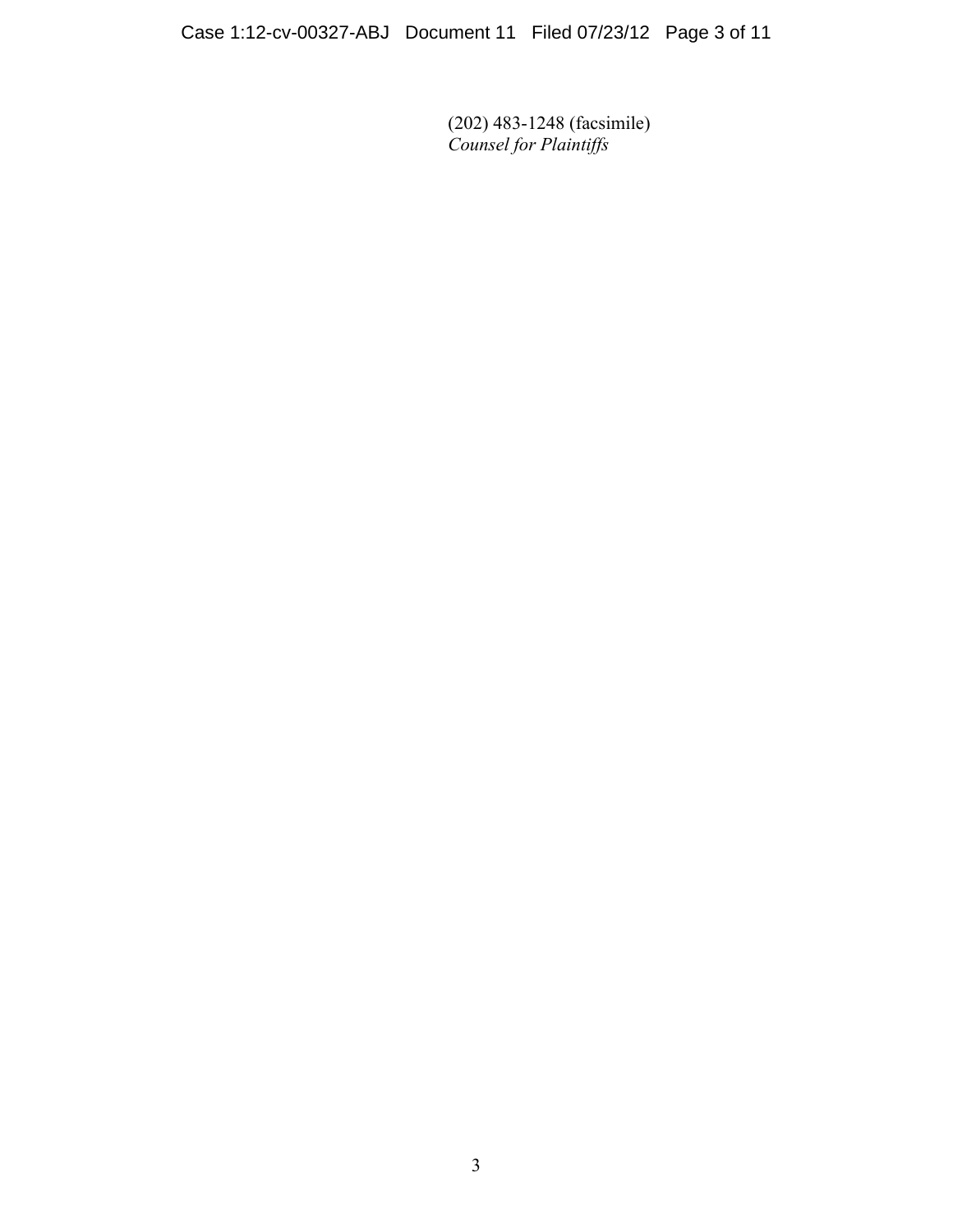# **MEMORANDUM OF POINTS AND AUTHORITIES**

## **I. INTRODUCTION**

EPIC respectfully moves this Court to order the Education Department to supplement the Administrative Record to include four document sets (the "Omitted Documents") that were before the Department at the time of the Department's decision, and were considered, either directly or indirectly. The following document sets were directly before the Education Department when it issued the regulations at issue in this lawsuit: the Education Department's regulations implementing section 444 of the General Education Provisions Act ("GEPA"), also known as the Family Educational Rights and Privacy Act ("FERPA") published on December 2, 2011 ("the Final Regulations"). The Education Department explicitly references the following documents sets on pages AR0005-AR0006 of the Administrative Record:

- **1.** The "State-level health and human services departments [that] administer early childhood education programs" that the Department considered when it defined "education program."
- **2.** The non-SEAs that "administer career and technical education or adult education programs" that the Department considered when it defined "education program."
- **3.** The "educational agencies and institutions, especially school districts, [that] require students to wear and openly display a student ID badge that contains indentifying information . . .when the student is on school property or participates in extracurricular activities" that the Department considered when it amended its definition of "directory information."
- **4.** Correspondence received by the Education Department before April 8, 2011, regarding "the mandatory public display of identifying information on a student ID" and whether the mandatory display "violates the FERPA rights of parents and eligible students who have opted out of directory information disclosures."

Although the Omitted Documents are relevant to the Final Regulations, were directly

before the Department at the time of its decision, and directly relate to EPIC's argument that the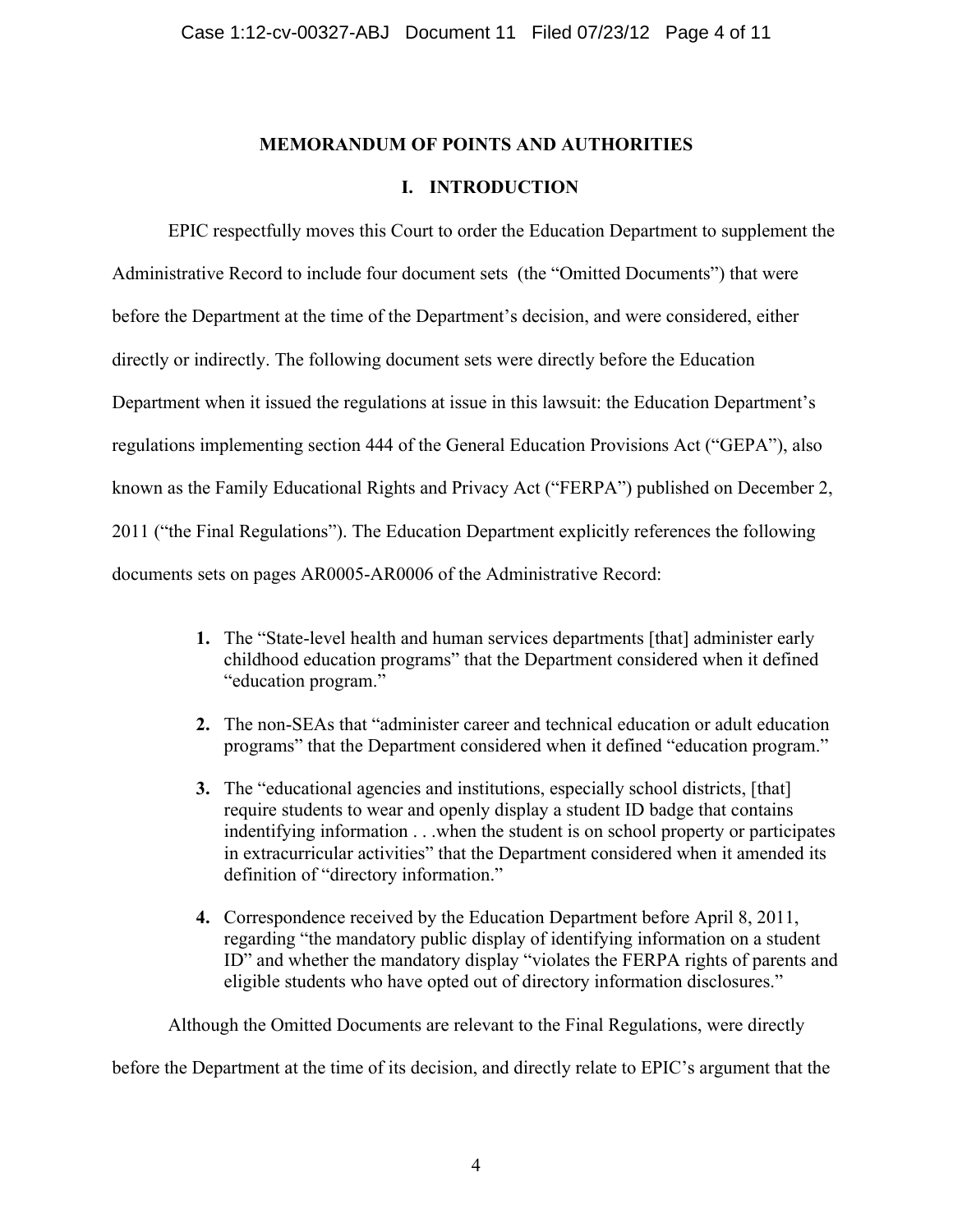#### Case 1:12-cv-00327-ABJ Document 11 Filed 07/23/12 Page 5 of 11

Final Regulations are "arbitrary, capricious, . . . or otherwise not in accordance with law," the Education Department excluded these documents from the Administrative Record. The Omitted Documents are expressly referred to in the Administrative Record. For example, document sets 1-4 mentioned above pertain to the Education Department's rationale in amending the Department's regulatory definitions of "education program" and "directory information." These document sets are discussed in the Record at AR0005-AR0006 in the Department's NPRM. EPIC has conducted a good faith search to find these documents on both the Education Department's website (www.ed.gov) and other Internet sites, but was unable to find the documents and therefore did not attach the Omitted Documents as exhibits. The agency, however, does have access to the Omitted Documents because it explicitly mentioned the Omitted Documents in the Record. In addition to being directly referenced in the Record, the Omitted Documents are necessary for a full and complete understanding of the issues before the Court because they address whether the Education Department's action was "arbitrary, capricious, . . . or otherwise not in accordance with law." Consequently, the Omitted Documents are also necessary to determine whether to grant injunctive relief.

Additionally, EPIC respectfully moves this Court to consider extra-record evidence in possession of the Education Department that is highly relevant to this action and necessary for effective judicial review. The relevant and necessary extra-record evidence in possession of the Education Department is:

- A. Frequently Asked Questions—Cloud Computing, U.S. Department of Education's Privacy Technical Assistance Center ("PTAC"), *available at*  http://www2.ed.gov/policy/gen/guid/ptac/pdf/cloud-computing.pdf ("Cloud Computing FAQ"). **Attached hereto as Exhibit A.**
- B. Approved education programs, pursuant to the newly created definition of "education program."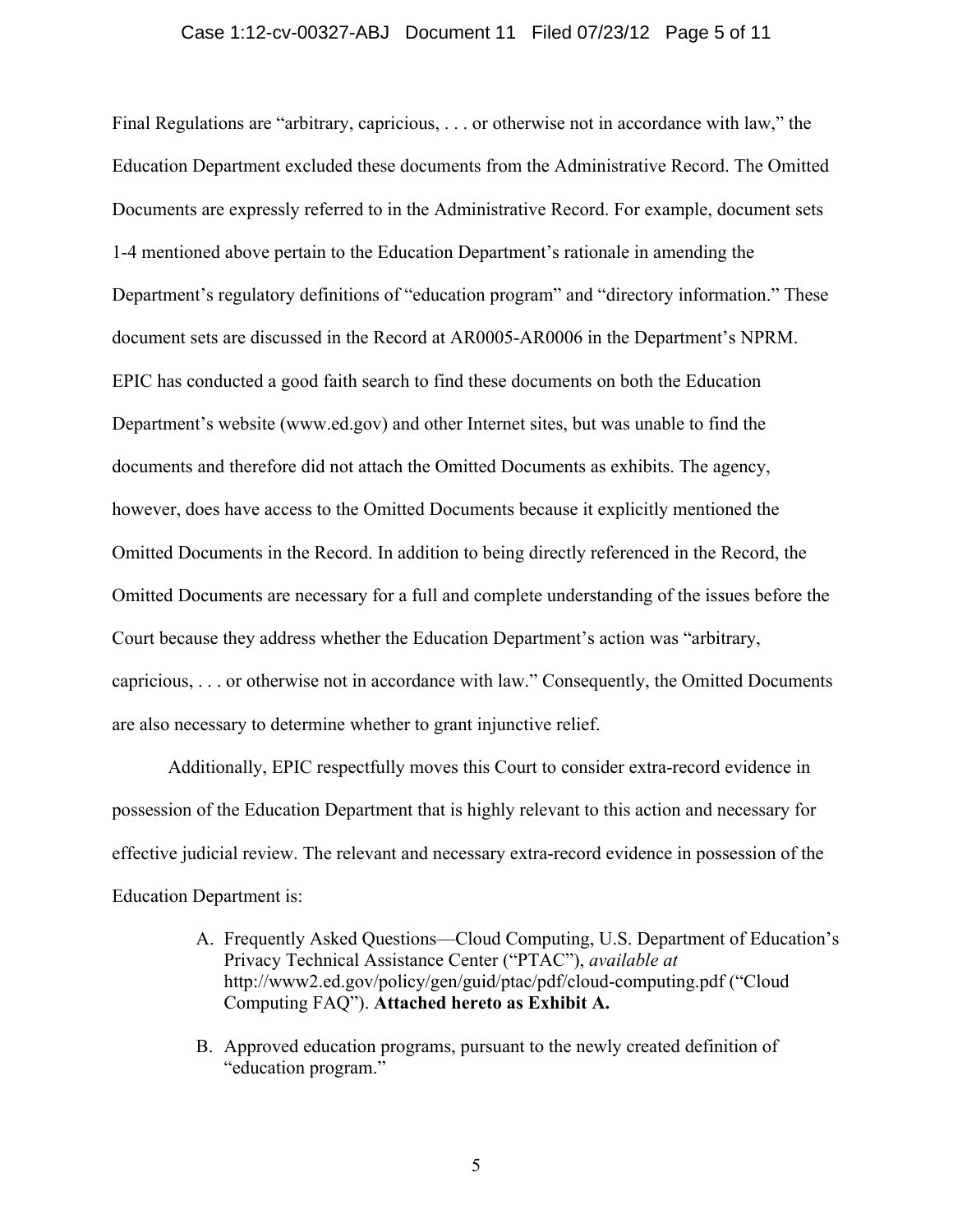C. Pursuant to 34 CFR § 99.35, any written disclosure agreements dated after January 3, 2012 between the Secretary of Education and its "authorized representatives."

At the time of the Final Regulations, the above extra-record evidence did not yet exist. When the Department published the Final Regulations, it had not yet issued any guidance on cloud computing. AR 0704. Sometime after December 2, 2011, the Department created the Cloud Computing FAQ, and posted Exhibit A to its website. The Education Department states, "this document is designed to assist educational agencies and institutions that are considering using cloud computing solutions for education data." Cloud Computing FAQ, 1. The document reveals that even though "outsourcing [information technology ("IT")] functions would not traditionally be considered an audit or evaluation" pursuant to 34 CFR §§99.31(a)(3) and 99.35 of the FERPA regulations, the Education Department will consider outsourcing IT functions as "auditing or evaluating" pursuant to FERPA regulations. Cloud Computing FAQ, 2. FERPA permits nonconsensual disclosure of education records to "authorized representatives" for audits and evaluation of federal and state education programs. 20 U.S.C.A. § 1232g(b) (2006).

In this suit, EPIC challenges, *inter alia*, the Department's expansive definition of "authorized representative." Thus, this document is highly relevant and necessary extra-record evidence because it directly relates to the circumstances under which "authorized representatives" may, pursuant to "auditing or evaluating" FERPA exemptions, gain access to and disclose education records. This document shows that following the Final Regulations, the Education Department amplified the narrowly defined circumstances under which the newly expanded "authorized representatives" may gain access to education records. Further, document sets B-C mentioned above did not exist on the Final Regulations publication date because they relate to agency documents created after the Final Regulations went into effect. As with the

6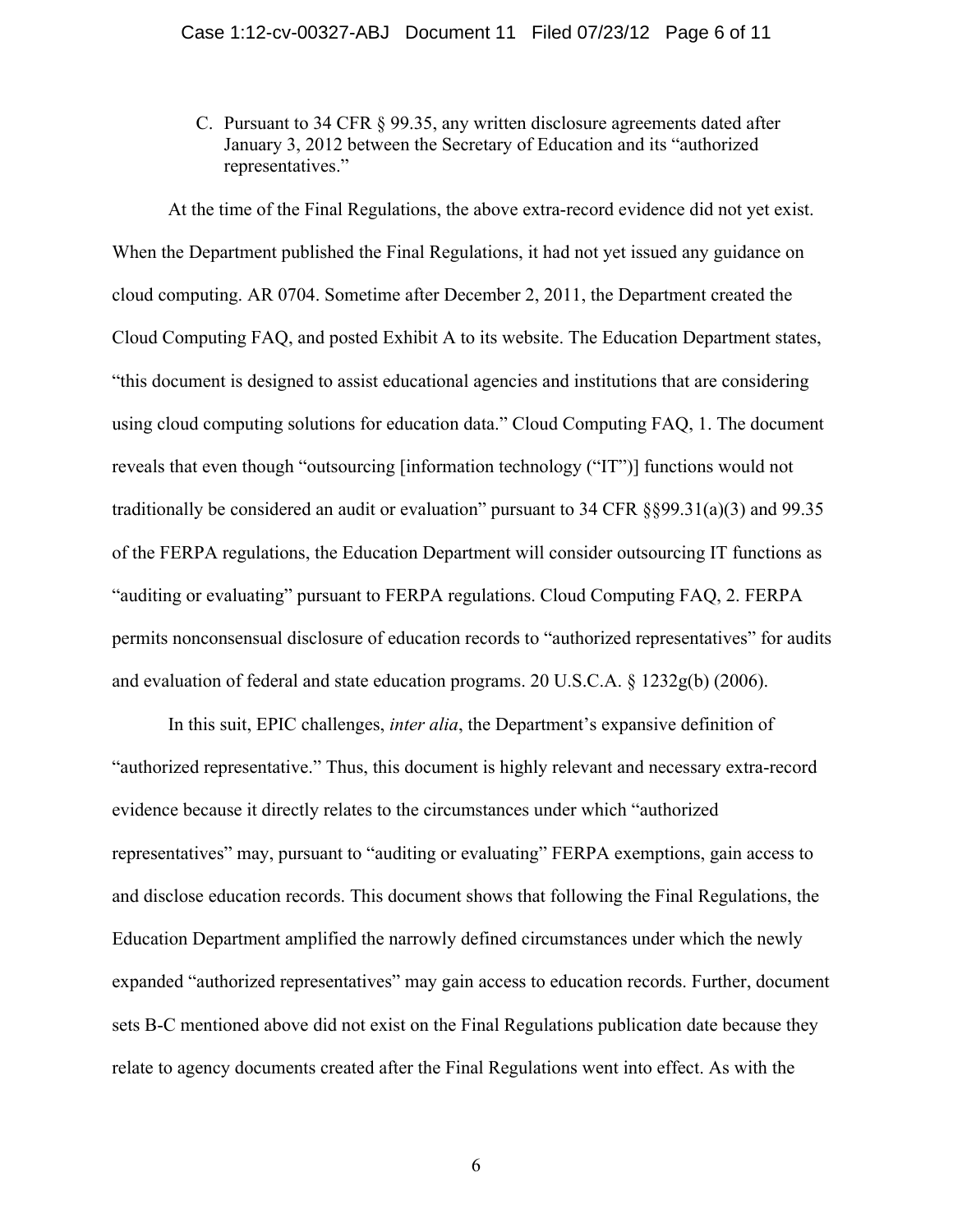#### Case 1:12-cv-00327-ABJ Document 11 Filed 07/23/12 Page 7 of 11

Omitted Documents, EPIC conducted a good faith search to find document sets B-C on both the Education Department's website (www.ed.gov) and other Internet sites, but was unable to find the documents. These documents assist in explaining the agency's actions and the record before the court, and directly relate to the issues before the Court: whether the Final Regulations exceed the Department's statutory authority, and whether the Final Regulations are "arbitrary, capricious, . . . or otherwise not in accordance with law."

Therefore, based on the authority cited below, the Court should order the Education Department to add the Omitted Documents to the Administrative Record. Additionally, the Court should consider extra-record evidence.

### **II. ARGUMENT**

## **1. The Administrative Record Should Be Supplemented to Provide a Complete Record of the Evidence that was Before the Agency at the Time of its Decision**

The document sets that EPIC seeks to include in the Record were before the Education Department when the agency promulgated the Final Regulations. In reviewing agency action under the Administrative Procedure Act, the district court must "review the whole record or those parts of it cited by a party." 5 U.S.C. §706; *Fund for Animals v. Williams*, 391 F. Supp. 2d 191, 196 (D.D.C. 2005); *Ctr. For Auto Safety v. Fed. Highway Admin*., 956F.2d 309, 314 (D.C.Cir. 1992); *Natural Res. Def. Council, Inc. v. Train*, 519 F.2d 287, 291 (D.C.Cir. 1975). The court's review must "be based on the full administrative record that was before the [agency] at the time [it] made [its] decision." The court's review must "be based on the full administrative record that was before the [agency] at the time [it] made [its] decision." *Fund for Animals*, 391 F. Supp. 2d at 196 (quoting *Citizens to Pres. Overton Park, Inc. v. Volpe,* 401 U.S. 402, 420 (1971).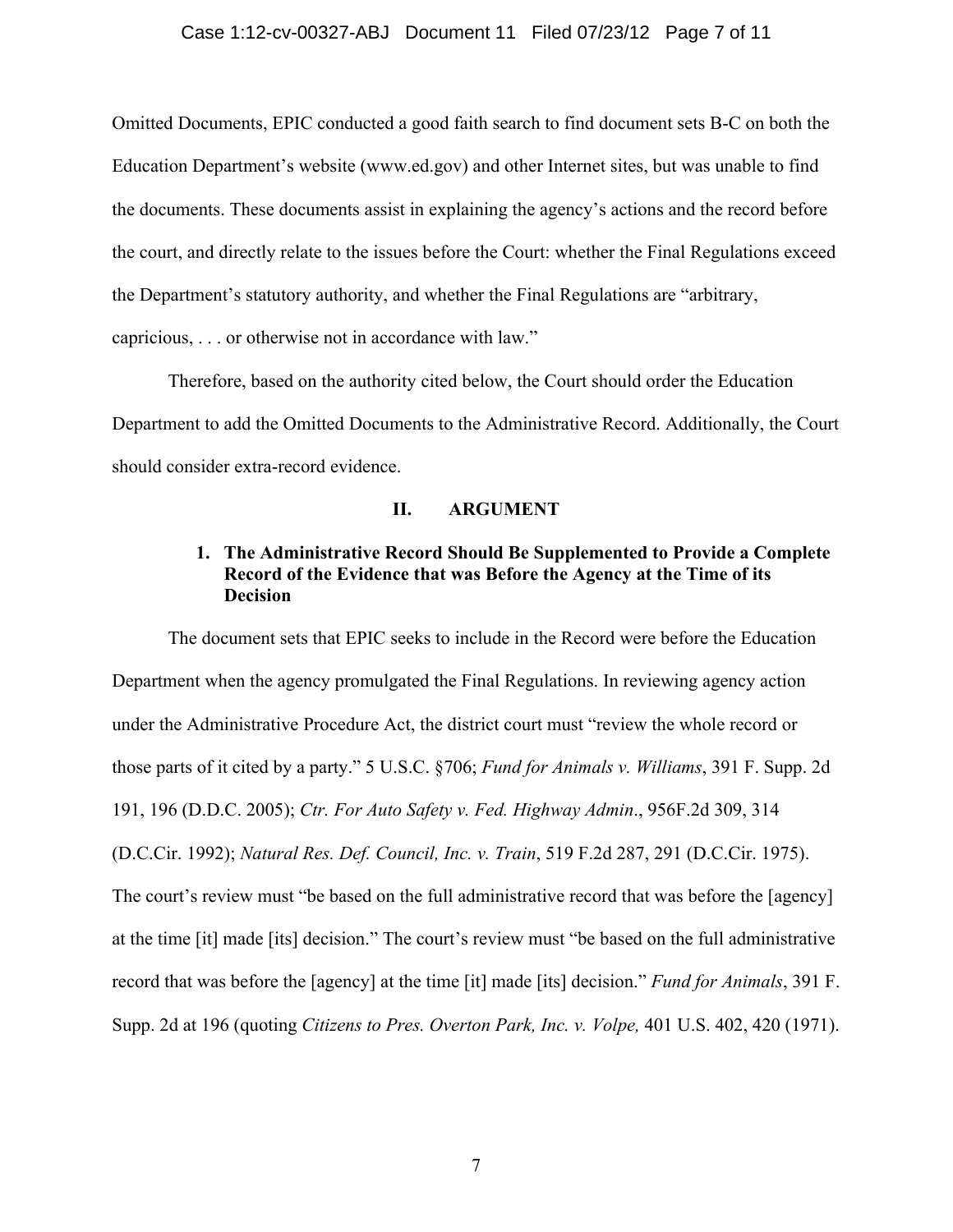In reviewing the administrative record, the court "should have before it neither more nor less information than did the agency when it made its decisions." *IMS, P.C. v. Alvarez,* 129 F.3d 618, 623 (D.C.Cir. 1997) (quoting *Walter O. Boswell Mem'l Hosp. v. Heckler,* 749 F.2d 788, 792 (D.C.Cir. 1984). To this end, the record should include every document that the agency considered, either "directly or indirectly." *Bar MK Ranches v. Yuetter, 994 F.2d 735, 739 (10th Cir. 1993); Amfac Resorts, L.L.C. v. Dep't of Interior, 143 F.Supp.2d 7, 12 (D.D.C. 2001); Alaska Excursion Cruises v. United States, 603 F.Supp. 541, 550 (D.D.C. 1984); see also Pers. Watercraft Indus. Ass'n v. Dep't of Commerce, 48 F.3d 540, 546 n.4 (D.C.Cir. 1995)*(noting with approval that the "whole record" contained all materials "pertaining to the [challenged] regulation"). The agency "may not skew the record in its favor by excluding pertinent but unfavorable information." *Fund for Animals v. Williams*, 391 F. Supp. 2d at 197. Additionally, the agency may not exclude information "on the grounds that it did not 'rely' on the excluded information in its final decision." *Id. Ad Hoc Metals Coalition v. Whitman*, 227 F.Supp.2d 134, 139 (D.D.C. 2002); *Amfac Resorts*, 143 F.Supp.2d at 12.

Like other administrative procedures, the administrative record "enjoys the ... presumption of regularity [that] it properly designated the administrative record absent clear evidence to the contrary." *Bar MK Ranches,* 994 F.2d at 739-40. Notwithstanding the presumption of regularity, the administrative record can be amended by supplementing the record. To supplement the record, "the moving party must rebut the presumption of administrative regularity and show that the documents to be included were before the agency decisionmaker." *Pac. Shores Subdivision, California Water Dist. v. U.S. Army Corps of Engineers*, 448 F. Supp. 2d 1, 6 (D.D.C. 2006). The moving party "must identify reasonable, non-speculative grounds for [his] belief that the documents were considered by the agency and

8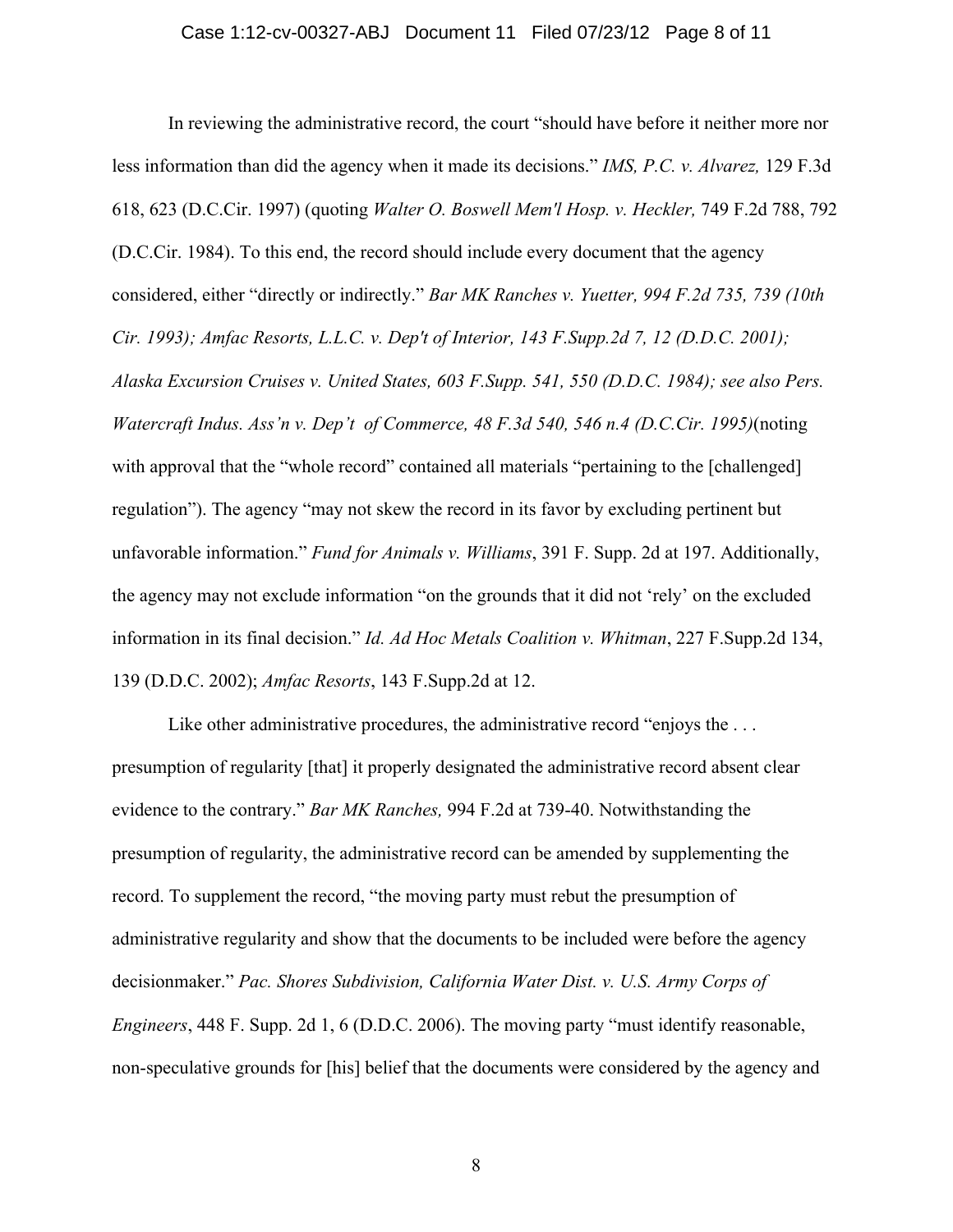### Case 1:12-cv-00327-ABJ Document 11 Filed 07/23/12 Page 9 of 11

not included in the record." *Earthworks v. U.S. Dept. of the Interior*, 279 F.R.D. 180, 185 (D.D.C. 2012) (quoting *Pac Shores*, 448 F. 2d at 6). Additionally, the moving party must prove that the documents were before the decision makers at the time of the rulemaking. *Id*. (citing *Overton Park*, 401 U.S. at 420).

Here, the Omitted Documents are explicitly referenced in the Administrative Record but are not included. As discussed above, document sets 1-4 are referenced and discussed in the Administrative Record at AR0005-AR0006. Thus, they were before the agency at the time of its decision regarding the Final Regulations. Moreover, as discussed above, the Omitted Documents relate to EPIC's argument that the Final Regulations are "arbitrary, capricious, . . . or otherwise not in accordance with law." It is therefore indisputable that these document sets are required to complete the Record.

### **2. This Court Should Consider Extra-Record Evidence that is Highly Relevant to this Action and Necessary for Effective Judicial Review**

The extra-record evidence that EPIC asks this Court consider is highly relevant to the

Final Regulations and necessary for effective judicial review. Aside from supplemental

documents, this Circuit's courts will consider extra-record evidence under any of the following

circumstances:

(1) when agency action is not adequately explained in the record before the court;

- (2) when the agency failed to consider factors which are relevant to its final decision;
- (3) when an agency considered evidence which it failed to include in the record;
- (4) when a case is so complex that a court needs more evidence to enable it to understand the issues clearly;
- (5) in cases where evidence arising after the agency action shows whether the decision was correct or not;
- (6) in cases where agencies are sued for a failure to take action;
- (7) in cases arising under the National Environmental Policy Act; and
- (8) in cases where relief is at issue, especially at the preliminary injunction stage.

*Esch v. Yeutter*, 876 F.2d 976, 991 (D.C. Cir. 1989). *See also Pac Shores*, 448 F. 2d at 6. Extra-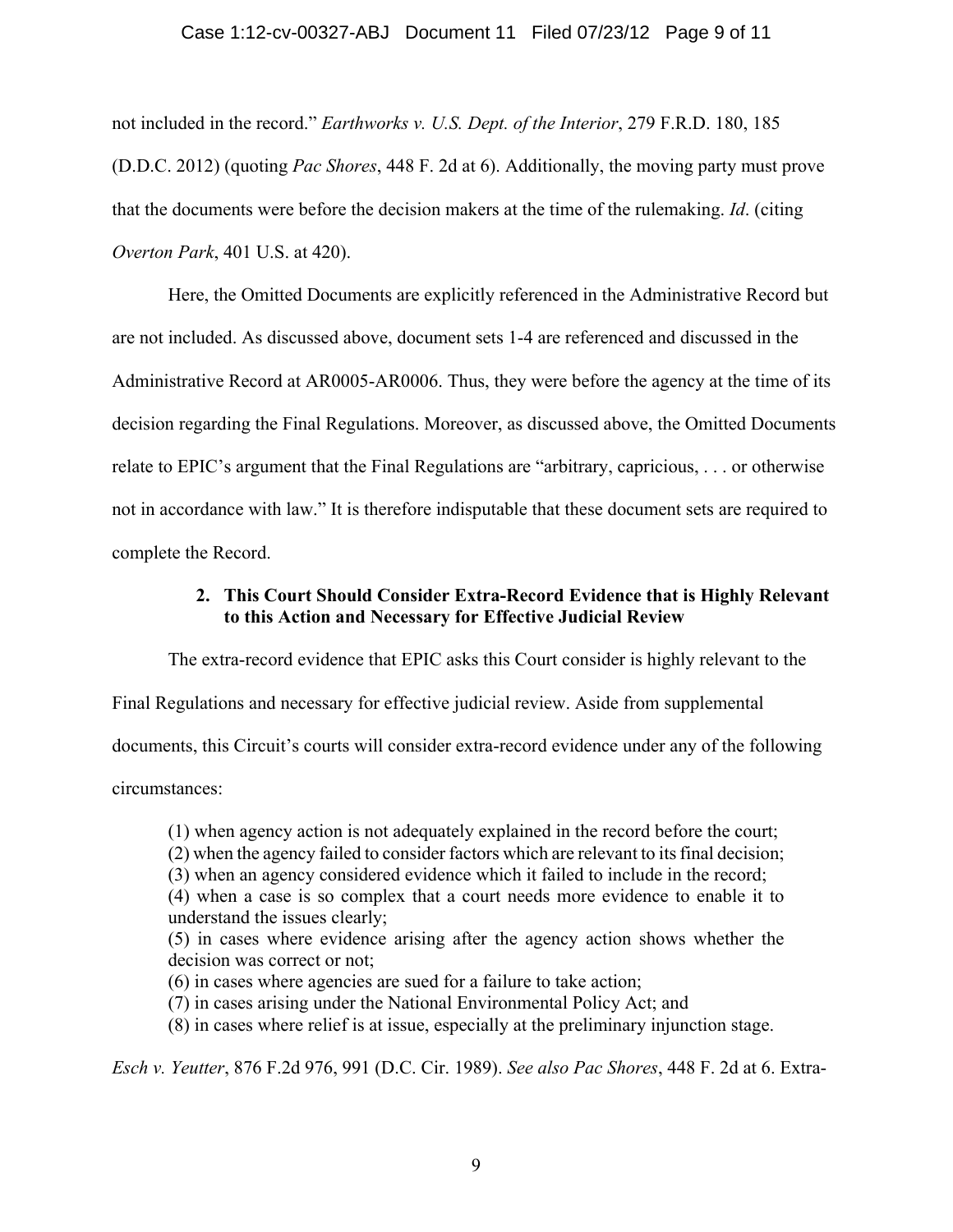### Case 1:12-cv-00327-ABJ Document 11 Filed 07/23/12 Page 10 of 11

record evidence is especially important when there has been "such a failure to explain administrative action as to frustrate effective judicial review." *Camp v. Pitts*, 411 U.S. at 142-43. *But see Theodore Roosevelt Conservation P'ship v. Salazar*, 616 F.3d 497, 514 (D.C. Cir. 2010).

Here, the extra-record evidence is highly relevant and necessary to this action under several of the Esch circumstance. Document sets A-C were all developed after the rulemaking procedure, and help explain the agency's actions and record before the court. Importantly, these records relate to the issues before the Court: whether the Final Regulations exceed the Department's statutory authority, and whether the Final Regulations are "arbitrary, capricious, ... . or otherwise not in accordance with law." These records will also show whether the Education Department decision to amend the FERPA Regulations was correct. Lastly, the changes to the FERPA regulations are more than simple changes to a few definitions; these Final Regulations removed foundational FERPA provisions and guarantees that limited disclosure of personally identifiable information. Extra-record evidence will therefore provide the Court with essential evidence to understand the complex nature of the Final Regulations, and will enable the Court to understand the issues clearly. Because the extra-record evidence is highly relevant and necessary for effective judicial review, EPIC respectfully requests this Court consider extra-record evidence.

### **III. CONCLUSION**

For the forgoing reasons, EPIC's Motion to Supplement the Administrative Record and Consider Extra-record Evidence should be granted.

Dated: July 23, 2012 Respectfully submitted,

By:  $\Box$ 

Marc Rotenberg, Esquire (DC Bar # 422825)